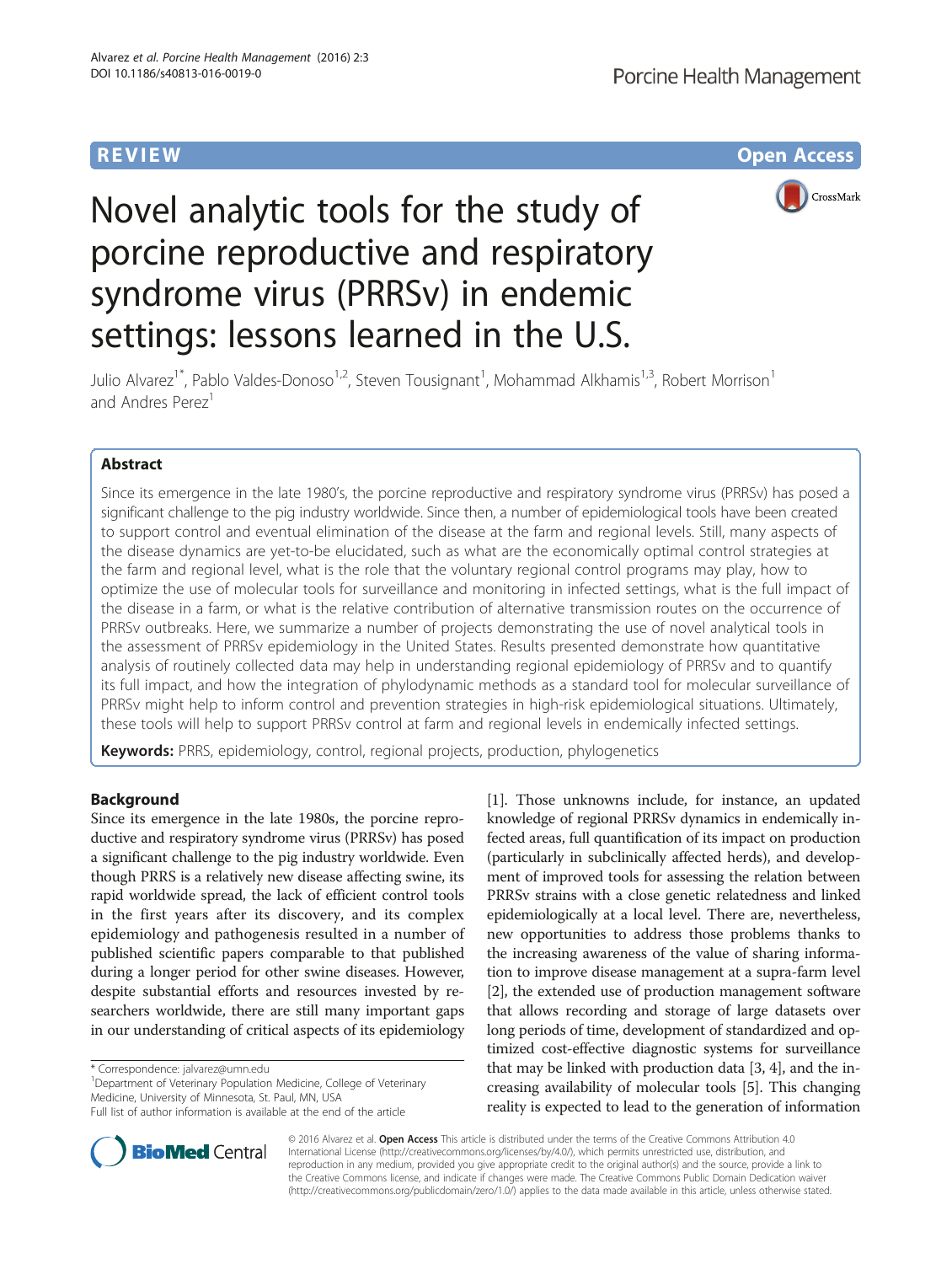that may be then combined with novel analytical tools to gain new insights on the epidemiology of PRRS. The objective of the paper here is to summarize the work that has been done to provide answers to some of those pending questions on PRRS epidemiology with a focus on studies performed in the U.S., where the predominant PRRSv type is type 2 [\[6](#page-6-0)]. We initially focus on PRRSv control at the regional level, then we review the use of routinely collected production data to evaluate the impact of PRRS at the system or farm level, and finally we introduce the potential application of molecular tools to the near real time surveillance of virus spread. The review here will help to understand how quantitative analysis of routinely collected data may help to design effective strategies to support PRRS control at the regional and local levels, and ultimately, improve health status in swine farms and systems.

# Review

# Quantitative evaluation of control strategies for PRRSv at the regional level

Implementation of mandatory control programs has resulted in the eradication of numerous swine diseases in the U.S., such as classical swine fever [[7](#page-6-0), [8](#page-6-0)] and Aujeszky's disease [[9](#page-6-0), [10\]](#page-6-0). Despite the early adoption of a voluntary scheme for PRRS control [[1\]](#page-6-0), the disease has remained endemic [[11](#page-6-0)–[13\]](#page-7-0), and represents one of the major production diseases causing more than \$600 million annual losses [[14](#page-7-0)]. Among the currently available strategies to prevent or control PRRSv infection and impact, intentional exposure of the population in sow farms to the virus (either using modified live vaccine or field strains) and elimination of positive sows using testand-removal strategies (with or without complementary herd closure and rollover) have been evaluated as effective measures for on-site PRRSv control or eradication [[1, 12,](#page-6-0) [15](#page-7-0)–[18\]](#page-7-0). Other actions, including use of air filtration systems, enhanced biosecurity measures, and quarantine of new gilts may help to decrease the risk of new virus introductions [[19](#page-7-0)–[22\]](#page-7-0). In nursery and grow-to-finish sites, the use of strategies based on all-in-all-out management, testing of newly introduced animals, therapeutic vaccination, and elimination of sick animals for PRRSv control has been also evaluated [\[21](#page-7-0)–[24](#page-7-0)]. The scientific literature thus demonstrates that significant achievements towards the development of strategies for the control of PRRS at the herd level have been achieved in the last decades, but the extent to which those advancements have been translated into progress at a large geographical scale is unclear. In this context, analysis of data at the supra-herd level may help to understand disease trends and to evaluate the progress of control and eradication strategies currently in place.

Analysis of data collected as part of the Swine Health Monitoring Project (SHMP), a voluntary project

monitoring the incidence of PRRS in a cohort of sow farms (still ongoing and currently including 742 farms with approximately 2 million sows, i.e., approximately one third of the U.S. sow population) (Fig. [1](#page-2-0)) that began in 2011, has demonstrated that the incidence of PRRS has shown a repeatable pattern between 2009 and 2013 [[25](#page-7-0)]. During this period, PRRS annual incidence consistently increased during the months of September through November and decreased during the months of February through April, with epidemic levels of disease [established using an Exponentially Weighted Moving Average (EWMA) chart method] being reached in the middle of October [[25](#page-7-0)]. Among the 371 sow herds in the database at that time, it was shown that 29 – 38 % of the herds reported a new PRRS infection each year [\[25\]](#page-7-0). Additionally, this study identified significant spatial clustering in swine dense regions of Minnesota and Iowa, further reinforcing the need for a comprehensive approach to make an impact in the disease at the regional level [\[25](#page-7-0)]. Analysis of the same cohort of sow farms revealed a significant decrease in PRRS incidence In 2013-2014, when the PED epidemic spread within the U.S. swine population, in comparison with previous years [\[26](#page-7-0)]. It was suggested that improved biosecurity measures aimed at preventing PED transmission may have also reduced PRRS incidence, in addition to increased PRRS vaccine use and awareness of the annual epidemics [[26](#page-7-0)]. That study also showed the extent of the spatial clustering of disease was similar to the previous years, suggesting certain factors within those regions may be contributing to these observations [[26](#page-7-0)].

The difficulty controlling PRRS across large areas of the U.S., combined with the absence of an official regulatory framework that provides guidelines to control PRRS, has triggered the organization of numerous producer-led regional strategies. Regional control and elimination programs for PRRSv have demonstrated to be effective in regions sporadically affected by the disease outside North America [[27](#page-7-0)–[29](#page-7-0)], but their impact in endemic settings had not been quantified. In the U.S., the N212 regional control project (N212-RCP), which was started by a group of producers in Stevens County (Minnesota) in 2004, was among the first voluntary RCPs launched to control PRRSv infection in the country. This approach has been followed in other North American regions since then, so that currently there are more than 30 RCPs throughout the U.S. and Canada [[30](#page-7-0)]. In the context of a highly heterogeneous and complex industry, RCPs have promoted sharing PRRS, and lately Porcine Epidemic Diarrhea (PED), status among producers, with the expectation that such information may help to control disease within a geographical area [\[9](#page-6-0), [30, 31\]](#page-7-0). Within RCPs, the various strategies to control or eliminate PRRSv will depend on the type of farm (i.e. farms with or without sows) and have been traditionally focused on farms with sows,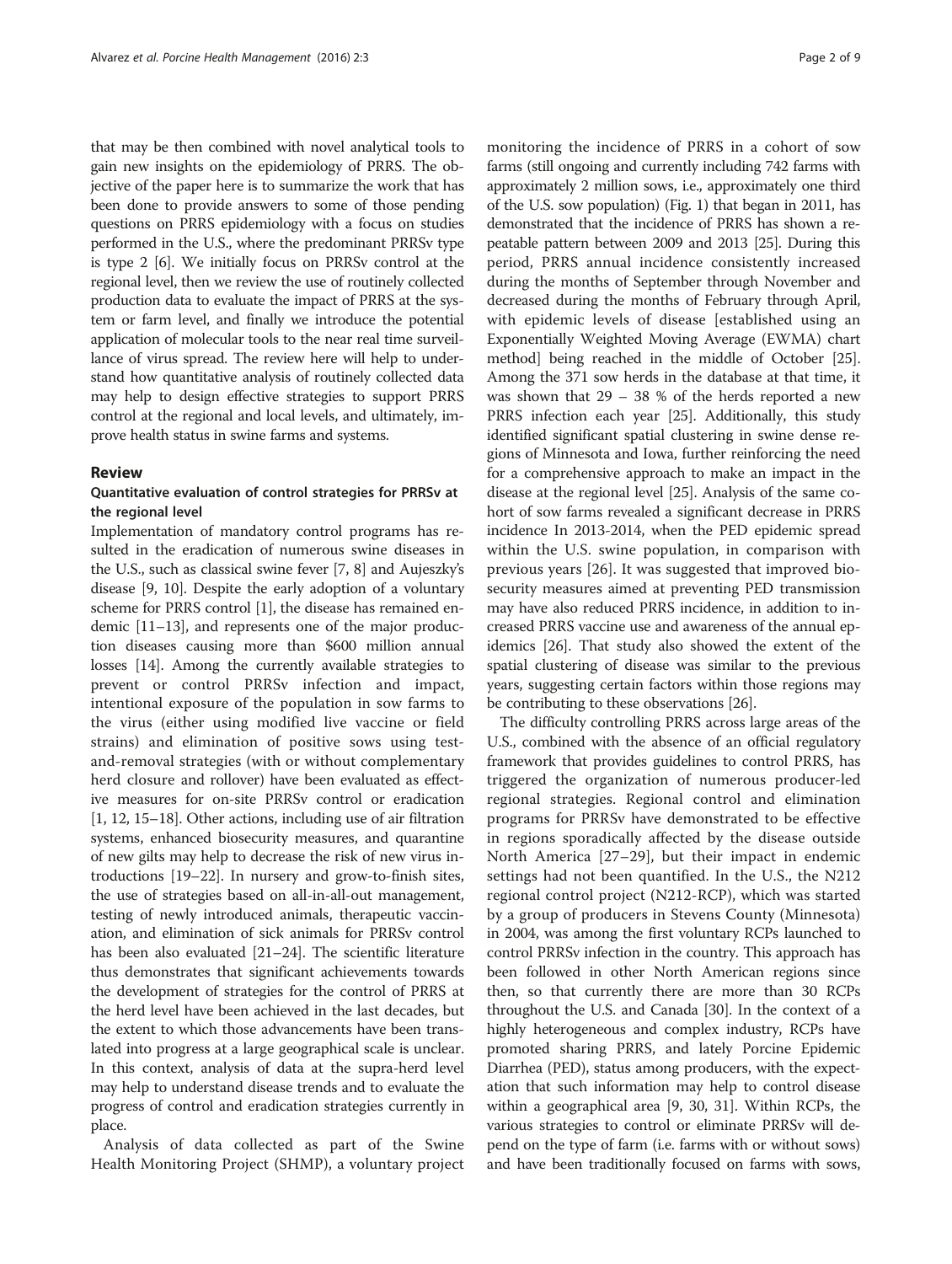<span id="page-2-0"></span>

aiming to wean PRRSv-negative piglets [[1](#page-6-0), [12](#page-6-0)]. Even though there is a general perception that RCPs have been beneficial on PRRS control, the extent to which this statement is true has not been formally assessed. For this reason, a study to quantify if RCPs have contributed to PRRS control was conducted using data from the RCP-N212 from June 2012 to July 2014 as a working model. This study included the development of a methodological framework to evaluate the progress of an RCP, anticipating the establishment of a benchmark, which may assist comparisons among RCPs (Valdes-Donoso et al., submitted). Number of farms enrolled in the RCP-N212 and geographical coverage increased over time during the study period, and an increasing proportion of farms shared PRRS status throughout the 24 months, though farms without sows (approximately 77 % of all farms) were less willing to report their status; interestingly, a significantly higher variability in the communication pattern between counties than within counties was observed, suggesting that farms were more influenced by their neighboring sites. PRRS incidence decreased significantly  $(P < 0.001)$  over the study period regardless of the site type, but despite this decreasing trend of PRRS incidence, repeated clusters of increased risk of disease were demonstrated within 3 weeks and 3 km of other incident cases, suggesting an important role

of local factors in disease spread (Valdes-Donoso et al., submitted).

A limitation common to these studies, performed at different geographical scales [with a database with national (SHMP) and regional (RCP-N212) coverages] is the lack of information on a proportion of the farms present in the area. Still, a remarkably significant spatial and spatio-temporal pattern was identified at both levels, and the value of the information extracted from these studies for the stakeholders is evidenced by the increasing number of enrolled participants at both levels, what in turn has and will continue to increase the power of the analysis.

# Use of production records to quantify the impact of PRRSv in production

Quantifying the impact of infectious livestock diseases is challenging given the many different ways in which its effect may be measured. This includes direct mortality, increased production/days to achieve a given amount, economic revenue per head/kg of product, and use of treatments or diagnostics. Even though there is an increasing body of evidence on successful strategies for controlling and eventually eradicating PRRSv at the herd level [[12](#page-6-0), [16, 32\]](#page-7-0), a thorough evaluation of the impact of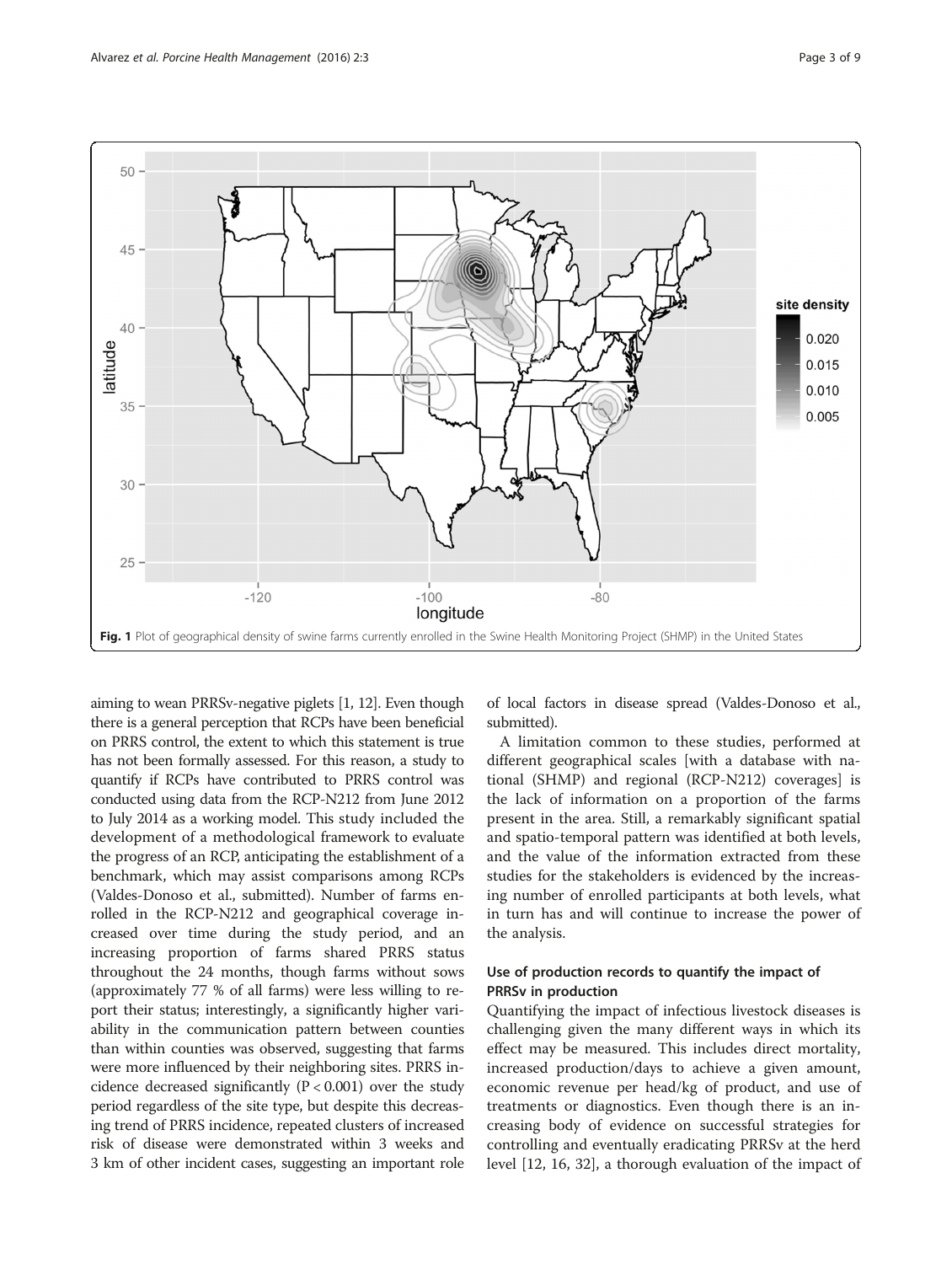the disease at all levels of the production chain is required to identify cost-effective approaches to control the disease [\[33](#page-7-0)]. Such evaluation is, however, particularly challenging due to the broad variation in the severity and duration of the clinical symptoms that can occur in infected farms, potentially associated with different strains and management-dependent factors [\[34, 35](#page-7-0)]. In addition, the use of different methodologies for assessment of the impact of the disease (comparison of production records from the same farm before and after an outbreak versus comparison of records from affected and unaffected farms with similar characteristics) can be an additional source of variability of the outcomes of the studies.

# Impact of PRRSv infection in breeding farms

In the breeding herd, impact of PRRSv infection is mainly due to an increased rate of reproductive failures (abortions, stillbirths, weak piglets, delayed return to estrus and low conception rates in following inseminations of infected sows), although adult animals can be also affected (mainly in acute outbreaks) [[36\]](#page-7-0). Costs associated with decreased production (decrease in the number of weaned pigs) and increase animal health needs may be highly variable depending on several factors, and have been reported to range during acute outbreaks in the US between \$100 and \$510 per sow, with a mean value of \$255 (reviewed in [\[37\]](#page-7-0)). The magnitude of the decrease in the farrowing rate and the number of pigs weaned per sow farrowed in clinically affected farms can be also variable, with percentage changes (compared with records from the same farm before the outbreak or PRRS-unaffected farms belonging to the same system) in a cohort of 9 sow farms ranging between 2 and 39 % (farrowing rate, mean value = 13.8 %) and 6-33 % (pigs weaned/sow farrowed, mean percentage change =  $16.4$  %) [\[13](#page-7-0)]. A similar study comparing the productivity (piglets born alive, pre and post-weaning mortality) of nine sow herds in the 26 weeks before and 18 weeks after experiencing a PRRSv outbreak in the Netherlands described a mean percentage decrease of 8 % in the litter size, and a mean percentage increase in pre and post-mortality of 36 and 167 %, respectively (absolute increase of 5.1 and 2 percentage points, respectively) [[38](#page-7-0)]. Again, a large variability in effect of the outbreaks at the herd-level was described, with two herds even reported an unexplained increase in their farrowing index during the outbreak [\[38](#page-7-0)]. Interestingly, these two latter studies provided similar estimates of the mean cost of an 18-weeks PRRSv outbreak per affected sow (combining the cost associated with decreased litter sizes and increased cost of weaned pigs) of \$121 and €126 (\$137) [\[13, 38\]](#page-7-0).

However, measurement of impact beyond the acute (clinical) phase of the disease is often more challenging due to the lack of standardized criteria to define when the post-outbreak period may begin and end, and the need for longitudinal data with a meaningful timeframe. When time to return to historical values of production variables is used to define outbreak duration lengths between 2 and 28 months have been described [[13](#page-7-0), [35](#page-7-0), [38, 39\]](#page-7-0). A more formal approach to define the time-to-baseline production (TTBP) after a PRRSv outbreak in sow farms was recently proposed by Linhares and others, using weekly number of weaned piglets as the indicator and the EWMA control chart method to adjust by the previous performance of the farms (previous 21 weeks) [[40](#page-7-0)]. Additionally, laboratory test results can help to define more precisely the ending point of an outbreak, though they may not correlate with certain productive indicators as the number of weaned pigs [\[40\]](#page-7-0). Consistent lack of positive PCR results in batches of pigs weaned consecutively and of seroconversion in external gilts/sows negative prior to their introduction in the herd can be used to establish the shedding and exposure status of a breeding herd [[3\]](#page-6-0). This information has been used to evaluate the impact of PRRSv infection in sow herds depending on their previous history (occurrence of one or more outbreaks in the 12 months previous to the present outbreak based on laboratory results), suggesting that infected farms that had remained negative in the 12 months before an outbreak outperformed farms with exposure to the virus in that timeframe in terms of pigs farrowed alive and pre-weaning mortality. In contrast, for those farms exposed in the previous 12 months, farms that were considered to be PRRSv-free in the moment of the new outbreak had poorer performance for those two indicators that those that were not PRRSv-negative immediately before the new PRRSv outbreak [\[41\]](#page-7-0). Alternatively, the time elapsed before weaning negative pigs as defined above (time to stability, TTS) and the TTBP have been used as the response variable in models aiming at the evaluation of the effect of different control strategies (exposure to vaccine or live-resident viruses) adjusting by other potential confounders [\[40\]](#page-7-0). This study also revealed a significant effect of the occurrence of outbreaks of PRRSv in the previous three years, leading to a significantly shorter duration of the following one, and that use of live-resident virus for whole-herd exposure was associated with shorter TTS and TTBP than commercial vaccination. Preliminary evidence in a cohort of 60 sow farms suggest that shorter TTS may be consistently achieved in certain farms in subsequent outbreaks, possibly pointing at farm-level associated factors, such as biosecurity measures, or whole herd exposure programs.

# Impact of PRRSv infection in growing farms

Fewer number of studies have focused on the impact of PRRSv infection in the nursery/growing/finishing stages, where disentangling its effect from that due to other common pathogens after weaning, such as Influenza A viruses, Mycoplasma hyopneumoniae, Streptococcus suis,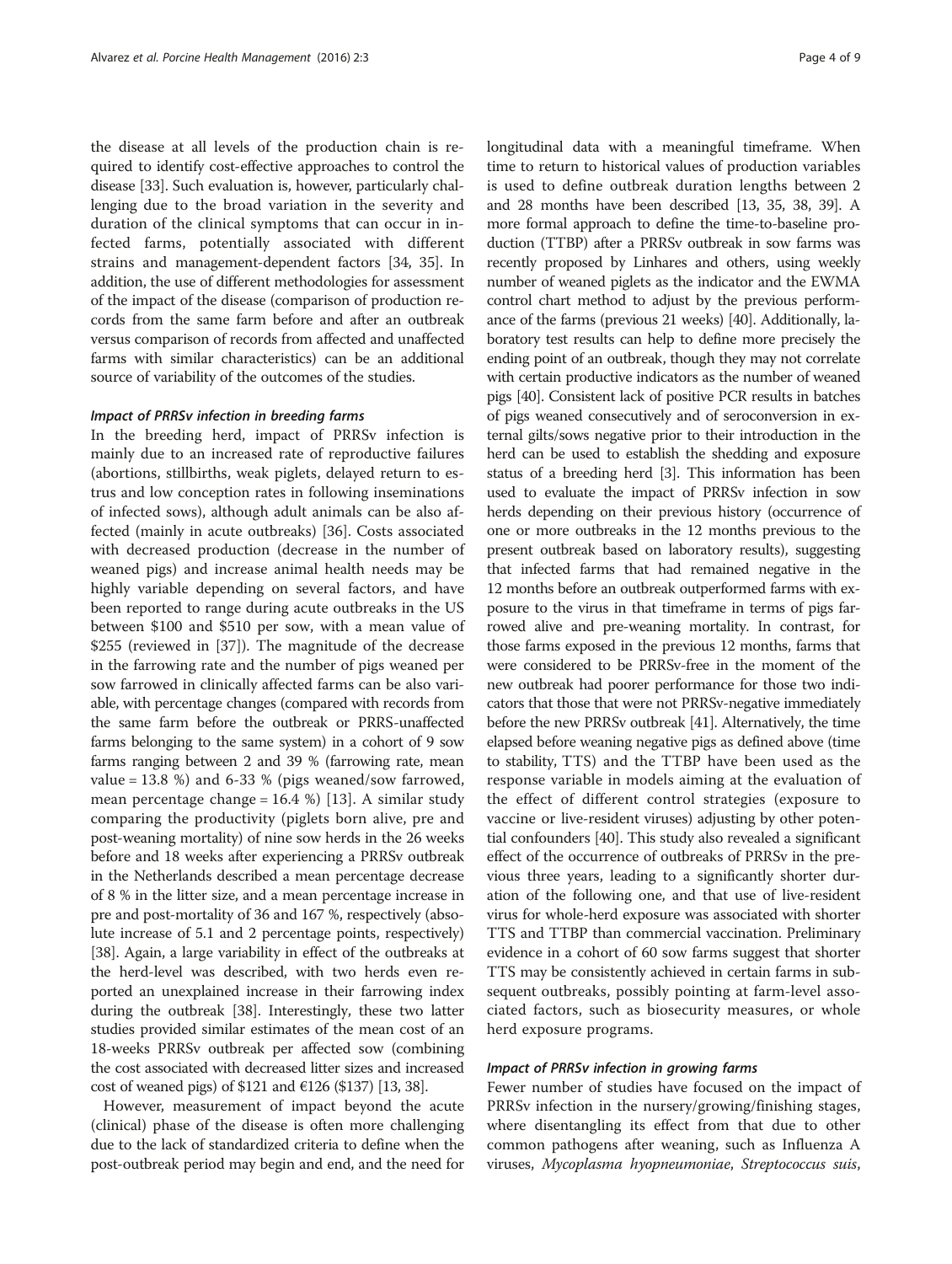Actinobacillus pleuropneumoniae, Salmonella cholerasuis, is a challenge [[36](#page-7-0), [42](#page-7-0)–[44](#page-7-0)]. Although some estimates of the economic impact of PRRS in growing pigs have been published (ranging from \$0.7 to \$18.2 per pig [\[37\]](#page-7-0)) values vary with the epidemiological conditions of the herd, making it difficult to extrapolate results to other conditions. In addition, they often rely on the use of certain assumptions of baseline performance that may not be applicable to all production systems. Comparison of production records from PRRSv-positive and PRRSv-negative batches of growing pigs from different farms and production systems suggested that infection could lead to a mean increase of mortality and decrease in average daily gain (ADG) and feed efficiency of 11, 25 and 12 % in nursery pigs and 6, 12 and 8 % in growing pigs respectively [\[13](#page-7-0)]. Even though a limited number of farms was included in the study  $(n = 8)$ , a large between-farm variability was identified, highlighting the potential effect of farm-level factors. The use of clinical signs as a prerequisite for defining a batch as positive in this study could have ruled out endemically infected herds with a more subtle clinical presentation, thus potentially biasing the results [\[13](#page-7-0)]. A similar analysis performed on a dataset that included growing pigs from six production systems in which PRRSv-status was defined based on laboratory data (serology at weaning and marketing) provided a more limited but still significant estimate of the effect of infection. In this study a significantly increased mortality was observed in groups of pigs positive both at weaning and marketing (9.3 %) compared to positive just at marketing (7.4 %) or negative at both samplings (6 %), and a significantly lower ADG in animals positives at either sampling point with respect to negative batches was found, while feed efficiency was not affected [\[41](#page-7-0)]. Another recent study using close-out data from 177 batches of growing pigs originated in 9 sow farms from one production system in the Midwest region of the U.S. detected a statistically important effect of PRRS status at weaning in post-weaning mortality (with positive batches having a median percentage increase over the systembaseline mortality of 34 %) [\[45](#page-7-0)].

Herd and production system are often included as random effects or hierarchies in the analytical models used to measure disease impact on production. However, the only fixed effects (in addition to PRRS status) for which, usually, there are available data to account for their effect are usually time of placement and slaughtering of growing pigs (month/year/season) and batch-specific characteristics (days on feed, size) [\[41, 45](#page-7-0)]. Absence of data on variables likely to influence the outcome, such as history and management of PRRSv in the breeding herds from which growing pigs originated and presence of co-infection with other pathogens, limits the interpretation of results. Even though management factors play a major role in post-weaning mortality [\[46\]](#page-7-0) and can be at least partially accounted for in mixed models, coinfection with other pathogens is likely another critical source of the reported variability on the effect of PRRSv in growing pigs. Unfortunately, the lack of confirmation of the presence (and eventually, the prevalence) of other diseases in the growing site impairs the ability to assess the relation (synergies, antagonism) between them. Because sow farms are usually subjected to more strict surveillance protocols than growing sites, detection of other pathogens at weaning (in the frame of ongoing surveillance programs) could be used as a cost-effective proxy of their presence in the growing phase, but a sufficiently large sample size would be required in order to assure the statistical power needed to assess potential interactions between them [\[45\]](#page-7-0).

# Use of evolutionary epidemiology for surveillance of PRRS in endemic settings

PRRSv is a single stranded enveloped virus with an RNA genome that consists of nine open reading frames (ORF) which code seven structural proteins and 14 non-structural proteins [\[47\]](#page-7-0). ORF5 encodes a major envelope surface glycoprotein (GP5), which plays an important role in viral infection and antigenicity [[48, 49\]](#page-7-0). Therefore, ORF5 has been widely used in molecular epidemiology studies of PRRSv. In the past decade, a large number of PRRSv genomic sequences became available due to the increasing availability of affordable molecular tests. This extensive availability of data has resulted in new challenges in the interpretation of the results due to the frequent occurrence of mutation events and the high recombination rates of the virus, and highlighted the need for objective criteria to establish when two strains should be considered epidemiologically related in an endemic setting [[50](#page-7-0), [51\]](#page-8-0).

Many studies on the evolutionary epidemiology of PRRSv have been attempted with the ultimate goals of assessing the evolutionary patterns of the virus and guiding the decision making process related to the control and prevention resources. Some studies focused on establishing association between the evolutionary features of PRRSv and epidemiological characteristics of outbreaks in different geographical levels [[52](#page-8-0)–[57\]](#page-8-0); others have focused on discriminating between novel and preexisting strains to model their spread and maintenance within affected populations [\[19](#page-7-0), [58](#page-8-0)–[60\]](#page-8-0). However, most of those observational studies used classical phylogenetic methods to either genotype newly emerging PRRSv strains on the basis of restriction fragment length polymorphism (RFLP) patterns [\[19,](#page-7-0) [59, 61](#page-8-0)], or assess correlations between the similarities of nucleotide sequences and other epidemic features [\[19,](#page-7-0) [52](#page-8-0), [57, 62](#page-8-0)]. Unfortunately, those methods typically ignore various sources of uncertainty, including that associated with estimates of the phylogenetic relationships, such as branch lengths and substitution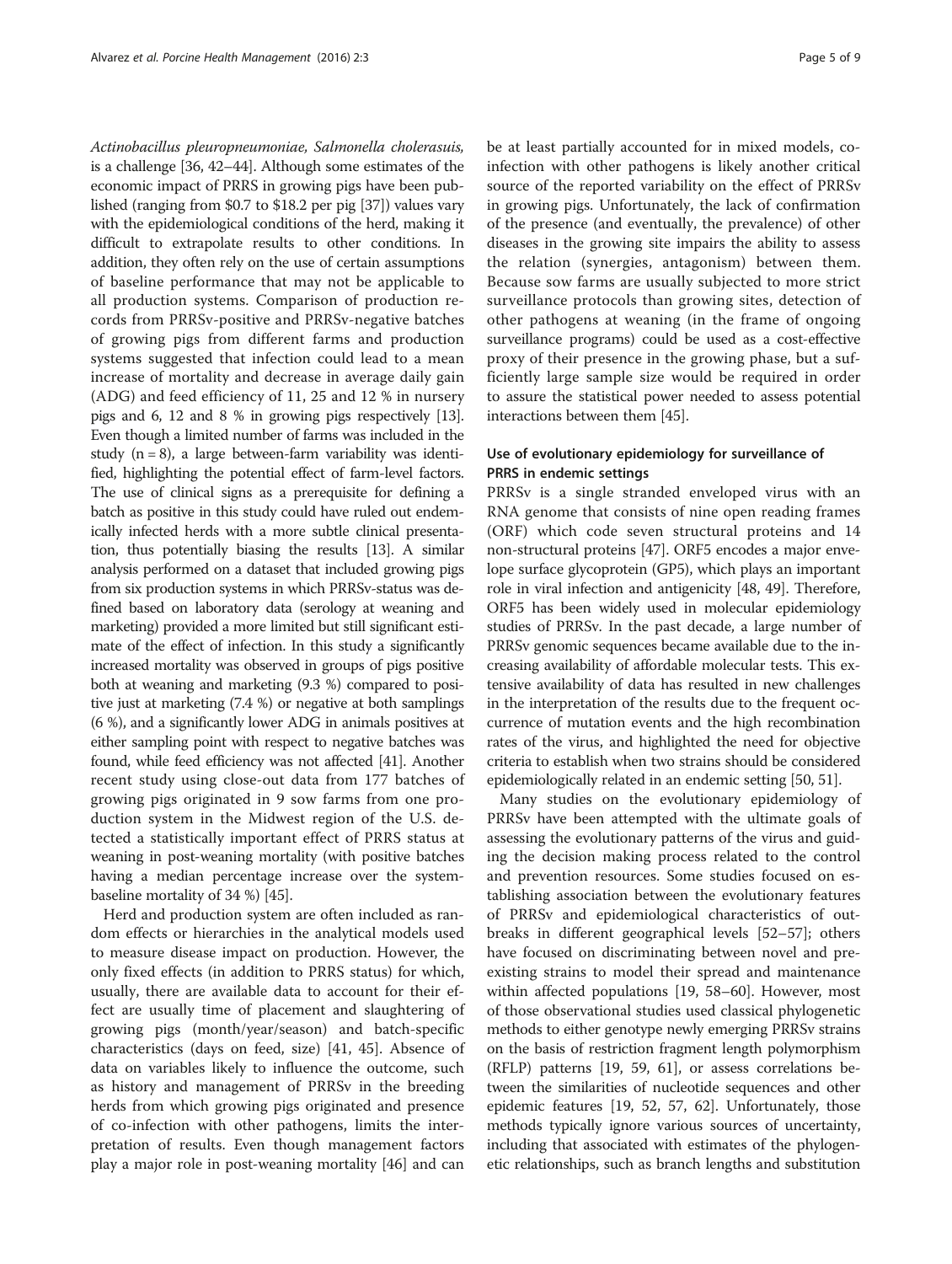rates. Furthermore, they assess the temporal and spatial dynamics of the virus isolates in separate methodological settings, and attempt to draw conclusions from the outputs of both epidemiological and evolutionary analytical methods [\[63](#page-8-0)]. Therefore, previous methodological approaches ignore that evolutionary and epidemiological dynamics of rapidly evolving pathogens like PRRSv occur on approximately the same time-scale, and thus, they must be studied in a unified methodological setting in order to be properly understood and to prevent biased conclusions, subsequently improving the related decision making processes [[64](#page-8-0)]. Phylodynamics is an emerging field that aims to characterize the joint evolutionary and epidemic behavior of rapidly evolving infectious diseases using tools borrowed from the field of phylogenetics in a Bayesian statistical framework [[65](#page-8-0)]. This approach treats parameters of the phylodynamic model as random variables, such that each parameter is described by a specified prior probability distribution (and a corresponding inferred posterior probability distribution). Accordingly, the Bayesian approach provides a natural way to estimate (and accommodate) uncertainty in the phylodynamic model parameters, including the virus phylogeny, divergence times, and history of geographic spread [[66\]](#page-8-0). Bayesian models have been demonstrated, for example, that the difference in the number of nucleotides between PRRSv sequences is an inaccurate measure of true phylogenetic distance [[58](#page-8-0)].

Bayesian phylodynamic models are becoming a wellestablished method for the study of the evolution of many infectious animal and human viral pathogens like avian influenza [[67](#page-8-0)] or Ebola [\[68\]](#page-8-0). However, few studies have attempted to model the evolutionary dynamics of PRRSv [[54](#page-8-0), [56, 58, 69](#page-8-0)]. Still, those studies have revealed the potential for answering some major questions still unresolved about the evolutionary epidemiology of PRRSv of phylodynamic methods belonging to three different domains:

• The first are Bayesian coalescence models, which have shown to provide robust inferences about the demographic histories and population growth patterns of viral lineages and sub-lineages [[53\]](#page-8-0). The inclusion of information on nucleotide substitution schemes obtained from the data, allowing for different model assumptions to assess the degree of genetic relatedness under time-scaled phylogenies, has provided a robust strategy to distinguish between potentially related PRRSv strains detected in air samples and swine farms in areas of high and low density of swine farms [[58\]](#page-8-0). This approach can help to shed further light on several evolutionary and epidemiological characters of endemic PRRSv and provide realistic basis for PRRSv genotyping.

- The second are *phylogeographic models*, which are extensions for the coalescence models, and have the ability to identify the ancestral geographical origins and spread epicenters of PRRSv on global and local levels [\[53,](#page-8-0) [56\]](#page-8-0). Those methods have demonstrated great potential for modeling temporal and the spatial dynamics of highly infectious viruses like PRRSv, including its dispersal patterns in endemic settings [\[70](#page-8-0)]. Inferences drawn from these models can be used to revise local and national hog transportation networks between and within production regions by overlapping viral dispersal routes with the transportation edges, which can lead to the identification of high-risk routes [[70\]](#page-8-0). This could subsequently inform prevention and control measures to contain the virus at the source (e.g., high-risk geographical regions or swine herds), what can limit the spread of the virus both to naïve swine populations in infected settings and to uninfected geographical regions or areas. Furthermore, the ability to infer routes of viral transmission has clear implications for informing the selection of appropriate strains for vaccine production to control more effectively new virulent strains of PRRSv in future epidemics [[70\]](#page-8-0).
- The third are stochastic and deterministic coalescent susceptible-infected-removed (SIR) models [[71\]](#page-8-0); unlike common disease spread models, which depend on parameterization of observational count data as well as hypothetical scenario construction and simulation, those models have the ability to estimate important epidemiological characteristics from sequence data related to epidemic spread and progression such as the basic reproductive number  $(R<sub>0</sub>)$  and other related transmission rate parameters [[72](#page-8-0)]. SIR phylodynamic models have demonstrated the ability to produce reliable estimates for the epidemic parameters of the Ebola virus, including infectious period duration and date of the first case, during the early stages of the its spread during the 2014-2015 outbreak in Sierra Leone [[68](#page-8-0)]. Such inferences are essential in controlling epidemic progression of newly emerging PRRSv strains at early stages of their spread within geographical regions in the US, especially where sequences are currently more attainable than before during the initial phases of new epidemics.

Overall, these methodologies could provide additional insights to assess the genetic relatedness between strains and help to distinguish new from resident strains, and identify and evaluate quantitatively the likelihood of implication of different potential sources of infection at a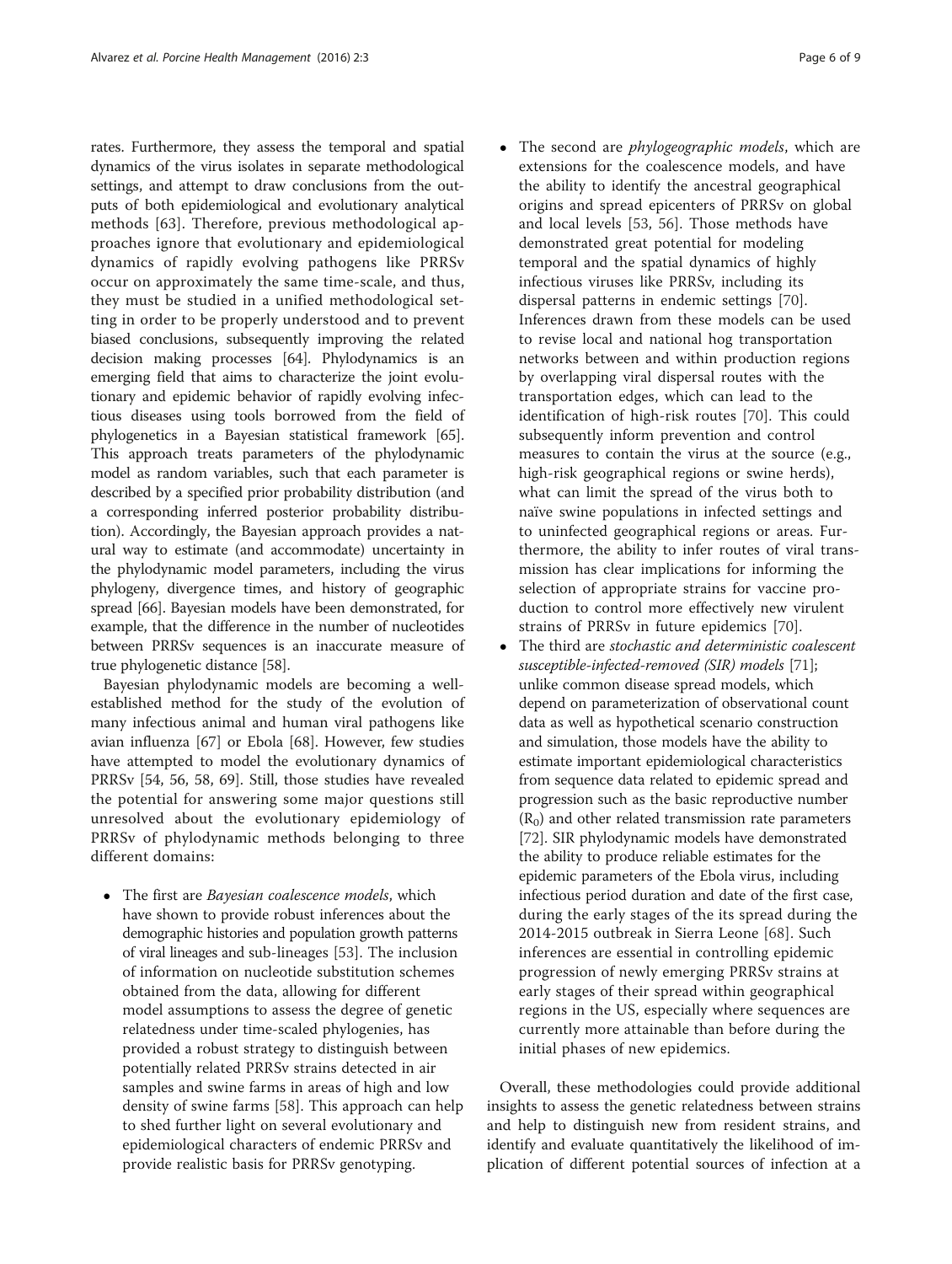<span id="page-6-0"></span>farm level on a case-to-case basis, what could help to inform and optimize control and prevention strategies.

### Conclusions

Despite vast efforts that have been invested in fighting PRRSv infection, the disease is still present at a variable prevalence in many swine-producing regions of the world. Changes introduced in the swine industry in the U.S. and other countries during the second half of the 20th century (increase in herd sizes, introduction of multi-site production systems, use of artificial inseminations) possibly contributed to its early dissemination and led to its endemicity in many swine densely populated areas [6], where eradication is particularly challenging. In fact, some of the main characteristics of today's intensive swine production systems (large populations concentrated in small regions, high connectivity between sites, increasing level of genetic homogeneity among pig populations) may be particularly suited for the emergence of host-adapted RNA viruses (like PRRSv) in pigs [[73](#page-8-0), [74\]](#page-8-0). Recent estimates quantifying the impact of PRRS in the swine industry in the U.S. suggest that even though some progresses have been achieved, at a large scale the strategies implemented for its control have had little to no impact, and PRRS remains as a major problem for the U.S. industry [[41](#page-7-0)]. All these factors suggest that the use of the farm as the epidemiological unit for the implementation of control strategies may lead to suboptimal results in the long term, particularly in highly populated regions, and that the coordination of efforts at a supra-farm level may be critical to success in the fight against the disease. In fact, some of the studies summarized here suggest that some of these strategies can be successful [12] (Valdes et al., submitted) and in at least a subset of the US swine industry a significant decrease in the incidence is achievable [[26\]](#page-7-0). Certain characteristics in today's swine industry can also help to achieve the control and eventual eradication of the virus. Awareness of the importance of collaborative efforts has increased significantly in the last years, and the experience gained fighting PRRSv and, more recently, PEDv in the U.S. has demonstrated the usefulness of sharing information for the improvement of the health of the national herd [2]. Studies reviewed here demonstrate how quantitative analysis of routinely collected data may help in understanding regional epidemiology of PRRSv and to quantify its full impact, which are pre-requisite the design, improvement and optimization of PRRSv control and eradication programs at the regional level. In addition, the integration of phylodynamic methods as a standard tool for molecular surveillance of PRRSv might support the development of effective (and efficient) policy decisions for the control and prevention of this virus in identified high-risk epidemiological settings. However, continued efforts will be needed to build on current achievements, in order to expand and update databases containing information

on swine population and practices, and PRRSv incidence and genomic data, and to build efficient bioinformatics and computational infrastructures, basic requirements for the field of applied phylodynamics [\[75, 76\]](#page-8-0).

#### Competing interests

The authors declare that they have no competing interests.

#### Authors' contributions

JA, PVD, ST, MA, RM and AP contributed to reviewing the topic and writing this article and all agree with the contents of the review. All authors read and approved the final manuscript.

#### Acknowledgements

Authors acknowledge funding in in part by grants from Boehringer Ingelheim Vetmedica Inc and the University of Minnesota MnDrive and College of Veterinary Medicine Population Systems programs (awarded to Dr. Perez). Authors would also like to thank the ECPHM for soliciting this review.

#### Author details

<sup>1</sup>Department of Veterinary Population Medicine, College of Veterinary Medicine, University of Minnesota, St. Paul, MN, USA. <sup>2</sup>Department of Agriculture and Resource Economics, University of California Davis, Davis, CA, USA. <sup>3</sup>Environmental and Life Sciences Research Center, Kuwait Institute for Scientific Research, Kuwait City, Kuwait.

# Received: 20 October 2015 Accepted: 15 December 2015 Published online: 21 January 2016

#### References

- 1. Perez AM, Davies PR, Goodell CK, Holtkamp DJ, Mondaca-Fernandez E, Poljak Z, et al. Lessons learned and knowledge gaps about the epidemiology and control of porcine reproductive and respiratory syndrome virus in North America. Journal of the American Veterinary Medical Association. 2015;246(12):1304–17. doi:[10.2460/javma.246.12.1304](http://dx.doi.org/10.2460/javma.246.12.1304).
- 2. Cochrane B. Lessons learned from PED cause for optimism in the future. Farmscom. 2015.
- Holktamp DJ, Polson DD, Torremorell M, Morrison R, Classen DM, Becton L, et al. Terminology for classifying swine herds by porcine reproductive and respiratory syndrome virus status. Journal of Swine Health and Production. 2011;19(1):44–56.
- 4. Kittawornrat A, Panyasing Y, Goodell C, Wang C, Gauger P, Harmon K, et al. Porcine reproductive and respiratory syndrome virus (PRRSV) surveillance using pre-weaning oral fluid samples detects circulation of wild-type PRRSV. Veterinary microbiology. 2014;168(2–4):331–9. doi[:10.](http://dx.doi.org/10.1016/j.vetmic.2013.11.035) [1016/j.vetmic.2013.11.035](http://dx.doi.org/10.1016/j.vetmic.2013.11.035).
- 5. Muellner P, Zadoks RN, Perez AM, Spencer SE, Schukken YH, French NP. The integration of molecular tools into veterinary and spatial epidemiology. Spat Spatiotemporal Epidemiol. 2011;2(3):159–71. doi:[10.1016/j.sste.2011.07.005.](http://dx.doi.org/10.1016/j.sste.2011.07.005)
- Murtaugh MP, Stadejek T, Abrahante JE, Lam TT, Leung FC. The everexpanding diversity of porcine reproductive and respiratory syndrome virus. Virus research. 2010;154(1–2):18–30. doi[:10.1016/j.virusres.2010.08.015.](http://dx.doi.org/10.1016/j.virusres.2010.08.015)
- 7. Moennig V. Introduction to classical swine fever: virus, disease and control policy. Veterinary Microbiology. 2000;73(2–3):93–102. doi[:10.1016/s0378-](http://dx.doi.org/10.1016/s0378-1135(00)00137-1) [1135\(00\)00137-1](http://dx.doi.org/10.1016/s0378-1135(00)00137-1).
- 8. Edwards S, Fukusho A, Lefèvre P-C, Lipowski A, Pejsak Z, Roehe P, et al. Classical swine fever: the global situation. Veterinary Microbiology. 2000; 73(2–3):103–19. doi[:10.1016/s0378-1135\(00\)00138-3](http://dx.doi.org/10.1016/s0378-1135(00)00138-3).
- Connor J, editor. Historical perspective of area regional control PRV: What lessons apply to PRRSv control and elimination? The 2014 North American PRRS Symposium. Chicago IL: Kansas State University; 2014.
- 10. Taft AC. The eradication of Aujeszky's disease in the United States. Veterinary research. 2000;31(1):157–8. doi:[10.1051/vetres:2000052.](http://dx.doi.org/10.1051/vetres:2000052)
- 11. Albina E. Epidemiology of porcine reproductive and respiratory syndrome (PRRS): an overview. Veterinary microbiology. 1997;55(1–4):309–16.
- 12. Corzo CA, Mondaca E, Wayne S, Torremorell M, Dee S, Davies P, et al. Control and elimination of porcine reproductive and respiratory syndrome virus. Virus research. 2010;154(1–2):185–92. doi[:10.1016/j.virusres.2010.08.016](http://dx.doi.org/10.1016/j.virusres.2010.08.016).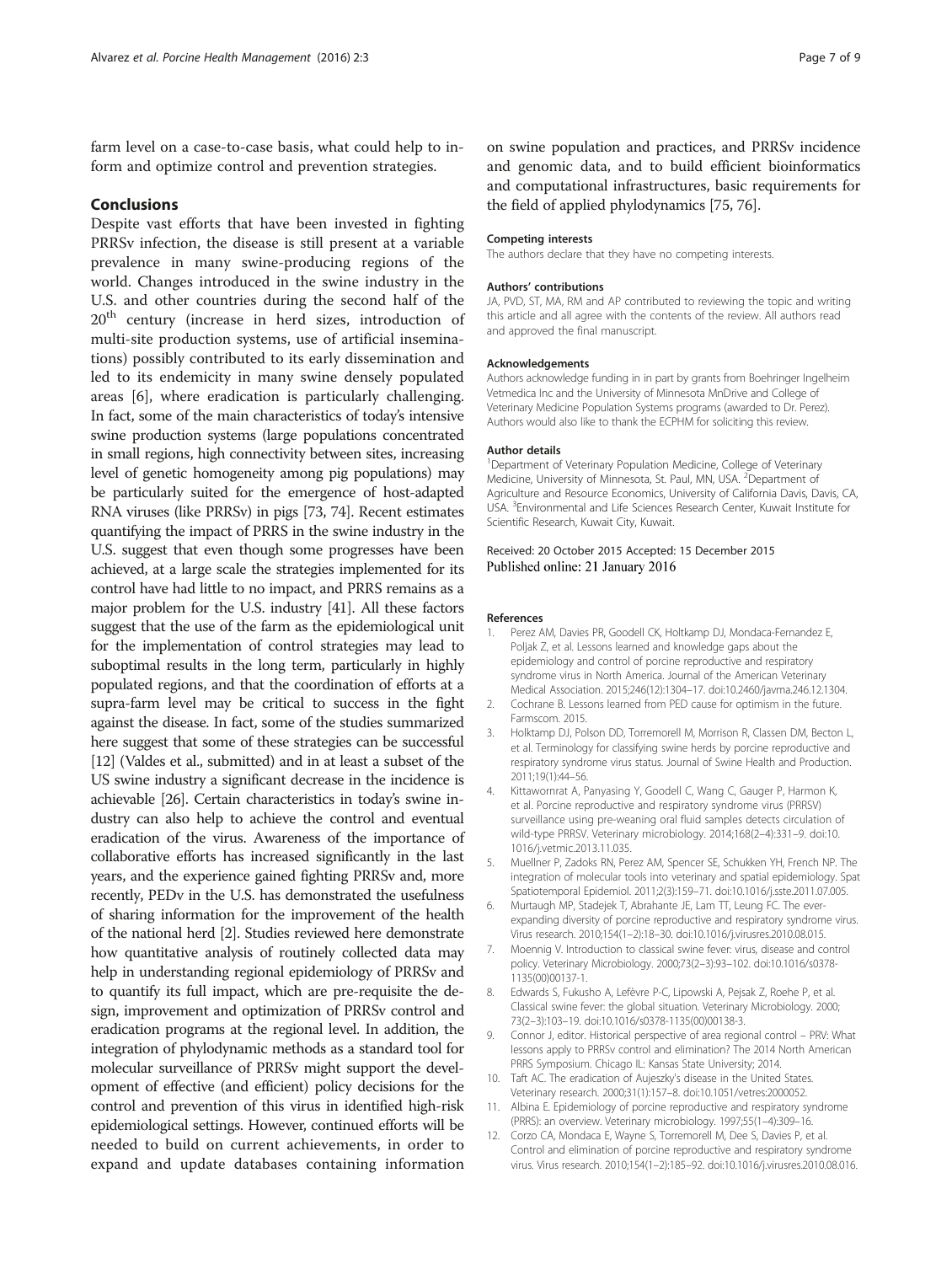- <span id="page-7-0"></span>13. Neumann EJ, Kliebenstein JB, Johnson CD, Mabry JW, Bush EJ, Seitzinger AH, et al. Assessment of the economic impact of porcine reproductive and respiratory syndrome on swine production in the United States. Journal of the American Veterinary Medical Association. 2005;227(3):385–92.
- 14. Holtkamp DJ, Kliebenstein JB, Neumann EJ, Zimmerman JJ, Rotto H, Yoder TK, et al. Assessment of the economic impact of porcine reproductive and respiratory syndrome virus on United States pork producers. J Swine Health Prod. 2013a;21(2):72–84.
- 15. Benson JE. Effect of porcine reproductive and respiratory syndrome virus (PRRSV) exposure does on fetal infection in vaccinated and nonvaccinated swine. Swine Health and Production. 2000;8(4):155–60.
- 16. Dee SA, Bierk MD, Deen J, Molitor TW. An evaluation of test and removal for the elimination of porcine reproductive and respiratory syndrome virus from 5 swine farms. Canadian journal of veterinary research =. Revue canadienne de recherche veterinaire. 2001;65(1):22–7.
- 17. Scortti M, Prieto C, Simarro I, Castro JM. Reproductive performance of gilts following vaccination and subsequent heterologous challenge with European strains of porcine reproductive and respiratory syndrome virus. Theriogenology. 2006;66(8):1884–93. doi:[10.1016/j.theriogenology.2006.04.043](http://dx.doi.org/10.1016/j.theriogenology.2006.04.043).
- 18. Zhang H, Kono H, Kubota S. An Integrated Epidemiological and Economic Analysis of Vaccination against Highly Pathogenic Porcine Reproductive and Respiratory Syndrome (PRRS) in Thua Thien Hue Province, Vietnam. Asian-Australas J Anim Sci. 2014;27(10):1499–512. doi:[10.5713/ajas.2014.14060](http://dx.doi.org/10.5713/ajas.2014.14060).
- 19. Alonso C, Murtaugh MP, Dee SA, Davies PR. Epidemiological study of air filtration systems for preventing PRRSV infection in large sow herds. Preventive veterinary medicine. 2013;112(1–2):109–17. doi:[10.1016/j.](http://dx.doi.org/10.1016/j.prevetmed.2013.06.001) [prevetmed.2013.06.001](http://dx.doi.org/10.1016/j.prevetmed.2013.06.001).
- 20. Dee SA, Deen J, Otake S, Pijoan C. An experimental model to evaluate the role of transport vehicles as a source of transmission of porcine reproductive and respiratory syndrome virus to susceptible pigs. Canadian journal of veterinary research. Revue canadienne de recherche veterinaire. 2004;68(2):128–33.
- 21. Kittawornrat A, Prickett J, Wang C, Olsen C, Irwin C, Panyasing Y, et al. Detection of Porcine reproductive and respiratory syndrome virus (PRRSV) antibodies in oral fluid specimens using a commercial PRRSV serum antibody enzyme-linked immunosorbent assay. Journal of veterinary diagnostic investigation : official publication of the American Association of Veterinary Laboratory Diagnosticians, Inc. 2012;24(2):262–9. doi:[10.1177/](http://dx.doi.org/10.1177/1040638711435679) [1040638711435679](http://dx.doi.org/10.1177/1040638711435679).
- 22. Kleiboeker SB, Schommer SK, Lee SM, Watkins S, Chittick W, Polson D. Simultaneous detection of North American and European porcine reproductive and respiratory syndrome virus using real-time quantitative reverse transcriptase-PCR. Journal of veterinary diagnostic investigation : official publication of the American Association of Veterinary Laboratory Diagnosticians, Inc. 2005;17(2):165–70.
- 23. Cano JP, Dee SA, Murtaugh MP, Pijoan C. Impact of a modified-live porcine reproductive and respiratory syndrome virus vaccine intervention on a population of pigs infected with a heterologous isolate. Vaccine. 2007; 25(22):4382–91. doi:[10.1016/j.vaccine.2007.03.031](http://dx.doi.org/10.1177/1040638711435679).
- 24. Lurette A, Belloc C, Touzeau S, Hoch T, Seegers H, Fourichon C. Modelling batch farrowing management within a farrow-to-finish pig herd: influence of management on contact structure and pig delivery to the slaughterhouse. Animal : an international journal of animal bioscience. 2008; 2(1):105–16. doi:[10.1017/S1751731107000997.](http://dx.doi.org/10.1017/S1751731107000997)
- 25. Tousignant SJP, Perez AM, Lowe JF, Yeske PE, Morrison RB. Temporal and spatial dynamics of porcine reproductive and respiratory syndrome virus infection in the United States. American Journal of Veterinary Research. 2014;76(1):70–6. doi[:10.2460/ajvr.76.1.70.](http://dx.doi.org/10.2460/ajvr.76.1.70)
- 26. Tousignant SJP, Perez AM, Morrison RB. A comparison between the 2013– 2014 and 2009–2012 annual PRRSV epidemics in a cohort of sow herds in the United States. The Canadian veterinary journal La revue veterinaire canadienne. In press.
- 27. Frossling J, Agren EC, Eliasson-Selling L, Lewerin SS. Probability of freedom from disease after the first detection and eradication of PRRS in Sweden: scenario-tree modelling of the surveillance system. Preventive veterinary medicine. 2009;91(2–4):137–45. doi[:10.1016/j.prevetmed.2009.](http://dx.doi.org/10.1016/j.prevetmed.2009.05.012) [05.012](http://dx.doi.org/10.1016/j.prevetmed.2009.05.012).
- 28. Le Potier MF, Blanquefort P, Morvan E, Albina E. Results of a control programme for the porcine reproductive and respiratory syndrome in the French 'Pays de la Loire' region. Veterinary microbiology. 1997;55(1–4): 355–60.
- 29. Torremorell M, Rojas M, Cuevas L, de la Carrera F, Lorenzo F, Osorio F, et al. National PRRSV eradication program in chile. Int Pig Vet Soc Cong. 2008;1:55.
- 30. Wright D. A Decade of Progress in Voluntary Regional Disease Control. Pork Checkoff Report. 2015.
- 31. Morrison R. A review of PRRS CAP regional PRRS projects. In: Allen D, editor. Leman Swine Conference, 2011. St. Paul MN: University of Minnesota; 2011.
- 32. Dee SA, Joo H. Strategies to control PRRS: a summary of field and research experiences. Veterinary microbiology. 1997;55(1–4):347–53.
- 33. Fraile L. Control or eradication? Costs and benefits in the case of PRRSV. The Veterinary record. 2012;170(9):223–4. doi[:10.1136/vr.e1386.](http://dx.doi.org/10.1016/j.virusres.2010.08.015)
- 34. Mateu E, Diaz I. The challenge of PRRS immunology. Veterinary journal. 2008;177(3):345–51. doi[:10.1016/j.tvjl.2007.05.022.](http://dx.doi.org/10.1016/j.tvjl.2007.05.022)
- 35. Pejsak Z, Stadejek T, Markowska-Daniel I. Clinical signs and economic losses caused by porcine reproductive and respiratory syndrome virus in a large breeding farm. Veterinary microbiology. 1997;55(1–4):317–22.
- 36. Zimmerman J, Benfield DA, Murtaugh MP, Osorio F, Stevenson GW, Torremorell M. Porcine reproductive and respiratory syndrome virus (porcine artevirus). In: Straw BE, Zimmerman J, D'Allaire S, Taylor DJ, editors. Diseases of swine. Oxford, UK: Blackwell publishing; 2006. p. 387–417.
- 37. Holck JT, Polson DD. The financial impact of PRRS virus. In: Zimmerman J, Yoon KJ, editors. The porcine Reproductive and Respiratory Syndrome compendium. 2nd ed.: National Pork Board; 2003. 51–8. ISBN: 9780972287715
- 38. Nieuwenhuis N, Duinhof TF, van Nes A. Economic analysis of outbreaks of porcine reproductive and respiratory syndrome virus in nine sow herds. The Veterinary record. 2012;170(9):225. doi[:10.1136/vr.100101](http://dx.doi.org/10.1136/vr.100101).
- 39. Pejsak Z, Markowska-Daniel I. Losses due to porcine reproductive and respiratory syndrome in a large swine farm. Comparative immunology, microbiology and infectious diseases. 1997;20(4):345–52.
- 40. Linhares DC, Cano JP, Torremorell M, Morrison RB. Comparison of time to PRRSv-stability and production losses between two exposure programs to control PRRSv in sow herds. Preventive veterinary medicine. 2014;116(1–2): 111–9. doi:[10.1016/j.prevetmed.2014.05.010.](http://dx.doi.org/10.1016/j.prevetmed.2014.05.010)
- 41. Holtkamp DJ, Kliebestein JB, Neumann EJ, Zimmerman J, Rotto HF, Yoder TK, et al. Assessment of the economic impact of porcine reproductive and respiratory syndrome virus on United States pork producers. Journal of Swine Health and Production. 2013b;21(2):72–84.
- 42. Pol JM, van Leengoed LA, Stockhofe N, Kok G, Wensvoort G. Dual infections of PRRSV/influenza or PRRSV/Actinobacillus pleuropneumoniae in the respiratory tract. Veterinary microbiology. 1997;55(1–4):259–64.
- 43. Stevenson GW, Van Alstine WG, Kanitz CL, Keffaber KK. Endemic porcine reproductive and respiratory syndrome virus infection of nursery pigs in two swine herds without current reproductive failure. Journal of veterinary diagnostic investigation : official publication of the American Association of Veterinary Laboratory Diagnosticians, Inc. 1993;5(3):432–4.
- 44. Van Reeth K, Nauwynck H, Pensaert M. Dual infections of feeder pigs with porcine reproductive and respiratory syndrome virus followed by porcine respiratory coronavirus or swine influenza virus: a clinical and virological study. Veterinary microbiology. 1996;48(3–4):325–35.
- 45. Alvarez J, Sarradell J, Kerkaert B, Bandyopadhyay D, Torremorell M, Morrison R et al. Association of the presence of influenza A virus and porcine reproductive and respiratory syndrome virus in sow farms with postweaning mortality. Preventive veterinary medicine. 2015. doi:[10.1016/j.](http://dx.doi.org/10.1016/j.prevetmed.2015.07.003) [prevetmed.2015.07.003](http://dx.doi.org/10.1016/j.prevetmed.2015.07.003).
- 46. Agostini PS, Fahey AG, Manzanilla EG, O'Doherty JV, de Blas C, Gasa J. Management factors affecting mortality, feed intake and feed conversion ratio of grow-finishing pigs. Animal : an international journal of animal bioscience. 2013:1–7. doi:[10.1017/S1751731113001912.](http://dx.doi.org/10.1017/S1751731113001912)
- 47. Dokland T. The structural biology of PRRSV. Virus Res. 2010;154(1–2):86–97. doi[:10.1016/j.virusres.2010.07.029](http://dx.doi.org/10.1016/j.virusres.2010.07.029).
- 48. Gonin P, Pirzadeh B, Gagnon CA, Dea S. Seroneutralization of porcine reproductive and respiratory syndrome virus correlates with antibody response to the GP5 major envelope glycoprotein. J Vet Diagn Invest. 1999; 11(1):20–6.
- 49. Dea S, Gagnon CA, Mardassi H, Pirzadeh B, Rogan D. Current knowledge on the structural proteins of porcine reproductive and respiratory syndrome (PRRS) virus: comparison of the North American and European isolates. Arch Virol. 2000;145(4):659–88.
- 50. Martin-Valls GE, Kvisgaard LK, Tello M, Darwich L, Cortey M, Burgara-Estrella AJ, et al. Analysis of ORF5 and full-length genome sequences of porcine